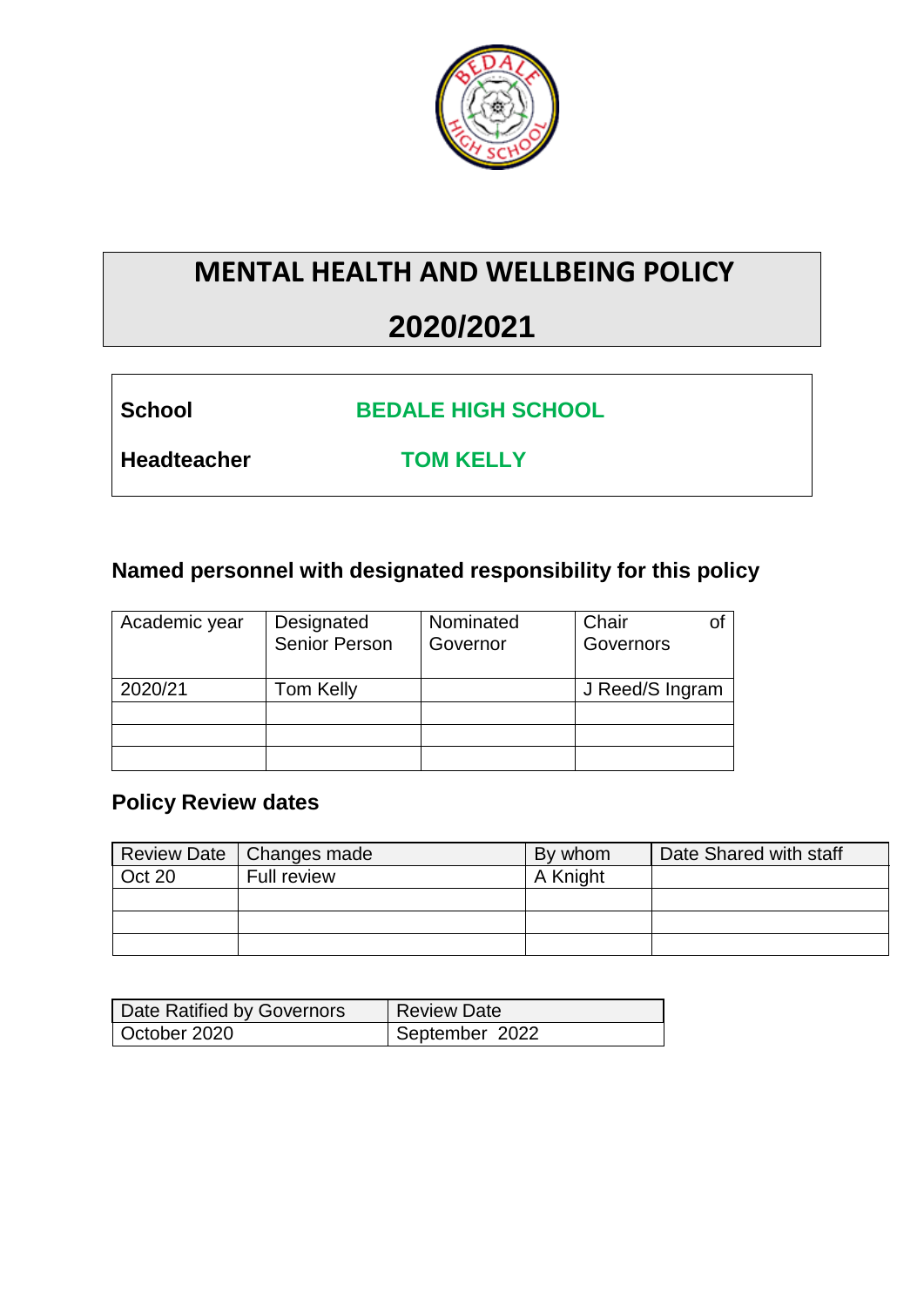**Mental Health and Well-being Policy. (NB. Appendix A is included in light of Covid 19.)**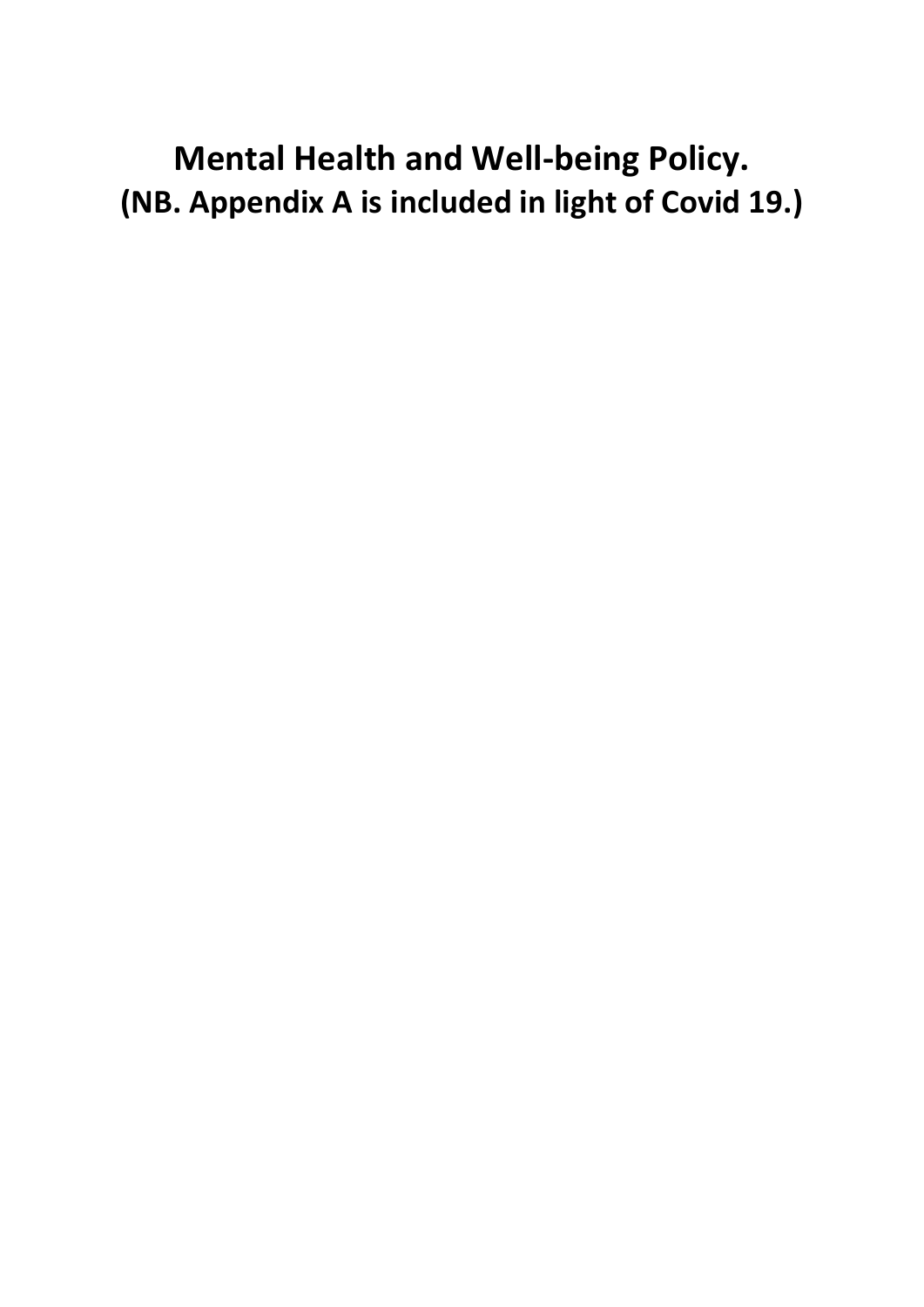#### **Policy Statement**

*Mental health is a state of well-being in which every individual realises his or her own potential, can cope with the normal stresses of life, can work productively and fruitfully, and is able to make a contribution to her or his community. (World Health Organization)*

At our school, we aim to promote positive mental health for every member of our staff and student body. We pursue this aim using both universal, whole school approaches and specialised, targeted approaches aimed at vulnerable students.

In addition to promoting positive mental health, we aim to recognise and respond to mental ill health. In an average classroom, three children will be suffering from a diagnosable mental health issue. By developing and implementing practical, relevant and effective mental health policies and procedures we can promote a safe and stable environment for students affected both directly, and indirectly by mental ill health.

This policy should be read in conjunction with our child protection policy and the SEND policy where a student has an identified special educational need.

#### **The Policy Aims to:**

- Promote positive mental health in all staff and students
- **Increase understanding and awareness of common mental health issues**
- Alert staff and students to early warning signs of mental ill health
- **Provide support to staff working with young people with mental health issues**
- **Provide support to students suffering mental ill health and their peers and** parents/carers

#### **Lead Members of Staff**

While all staff have a responsibility to promote the mental health of students. Staff with a specific, relevant remit include:

- **Mrs Alison Knight designated child protection / safeguarding officer**
- **Mr Andy Collinson- pastoral team manager**
- **Miss Shannon Bradbury and Miss Claire Temple Heads of Key Stage**
- **Mr Matt Gill CPD lead**
- **Mr Andy Childe Head of PSHE**
- **Mr Tom Kelly Headteacher**

Any member of staff who is concerned about the mental health or wellbeing of a student should speak to the DSL, form tutor, pastoral team manager or Head of Key Stage in the first instance. If there is a fear that the student is in danger of immediate harm then the normal child protection procedures should be followed with an immediate referral to the designated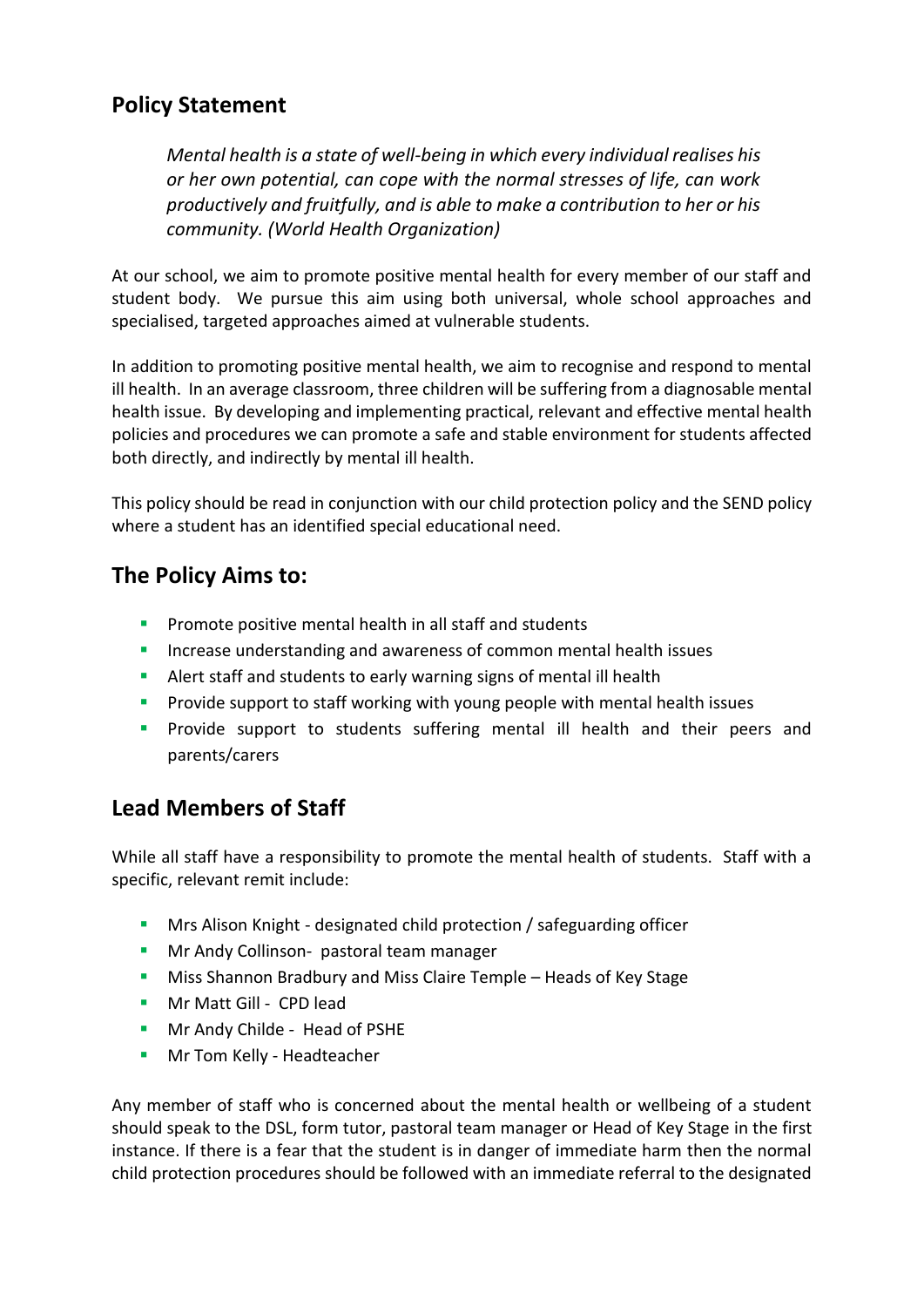child protection officer or the headteacher. If the student presents a medical emergency then the normal procedures for medical emergencies should be followed, including alerting the first aid staff and contacting the emergency services if necessary.

Where a further referral to an external agency is appropriate, this will be led and overseen by Alison Knight - DSL.

#### **Individual Provision Maps/ Health Care Plans/ Risk assessments.**

It is helpful to draw up an Individual Provision Map for pupils causing concern or who receive a diagnosis pertaining to their mental health. This should be drawn up involving the pupil, the parents and relevant health professionals. This can include:

- Details of a pupil's condition
- Special requirements and precautions
- Medication and any side effects
- What to do, and who to contact in an emergency
- The role the school can play

### **Teaching about Mental Health**

The skills, knowledge and understanding needed by our students to keep themselves and others physically and mentally healthy and safe are included as part of our developmental PSHE curriculum.

The specific content of lessons will be determined by the specific needs of the cohort we're teaching but there will always be an emphasis on enabling students to develop the skills, knowledge, understanding, language and confidence to seek help, as needed, for themselves or others.

#### **Signposting**

We will ensure that staff, students and parents are aware of sources of support within school and in the local community. What support is available within our school and local community, who it is aimed at and how to access it is outlined towards the end of this policy.

We will display relevant sources of support in communal areas such as form rooms and toilets and will regularly highlight sources of support to students within relevant parts of the curriculum. Whenever we highlight sources of support (either physically or virtually), we will increase the chance of student help-seeking by ensuring students understand:

- **What help is available**
- **Who it is aimed at**
- How to access it
- **Why to access it**
- **What is likely to happen next**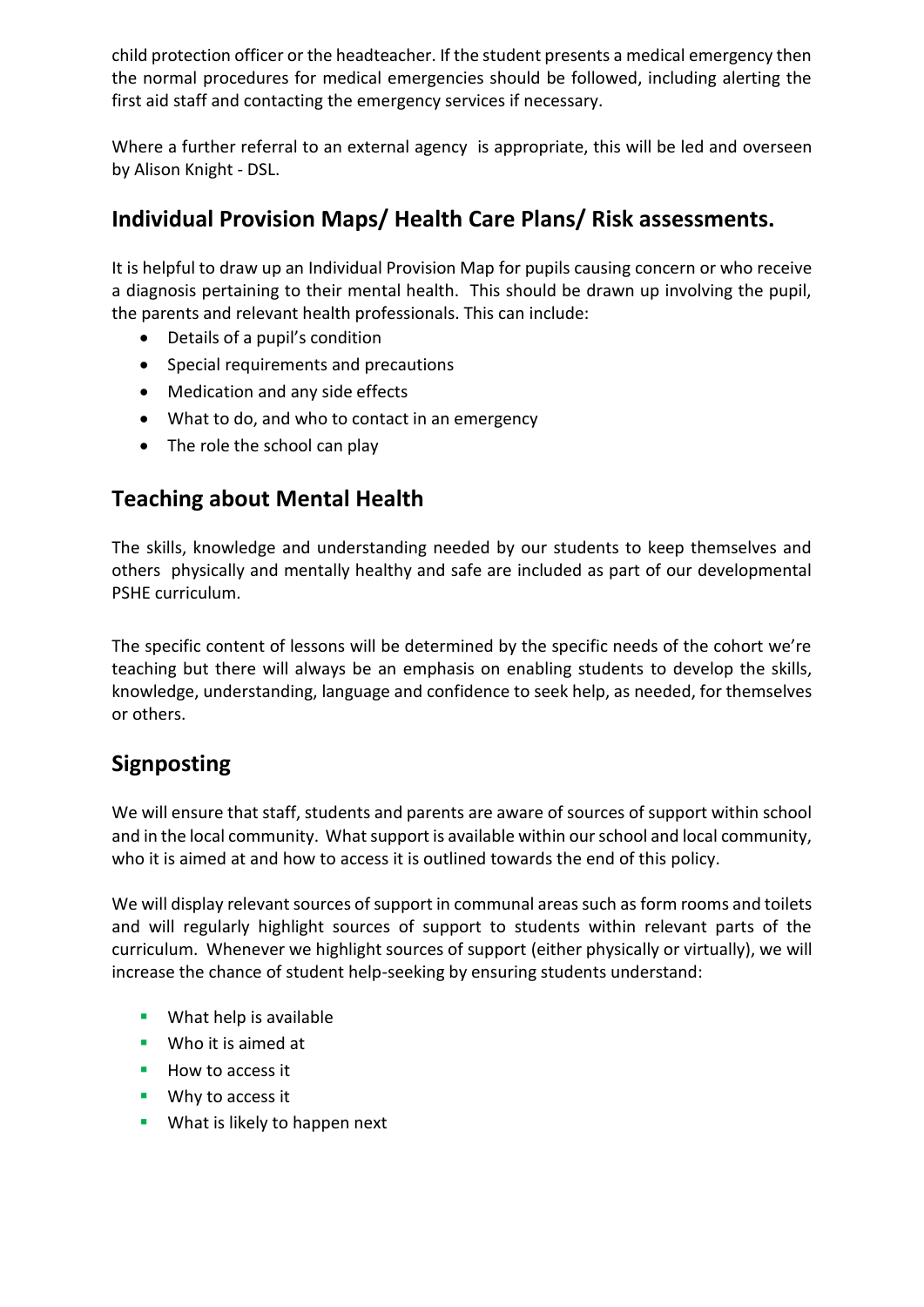#### **Warning Signs**

School staff may become aware of warning signs which indicate a student is experiencing mental health or emotional wellbeing issues. These warning signs should **always** be taken seriously and staff observing any of these warning signs should communicate their concerns with appropriate staff within school.

A student may choose to disclose concerns about themselves or a friend to any member of staff so all staff need to know how to respond appropriately to a disclosure.

If a student chooses to disclose concerns about their own mental health or that of a friend to a member of staff, the member of staff's response should always be calm, supportive and non-judgemental. The established safeguarding processes and protocols should be carried out by staff.

#### **Working with Parents**

Where it is deemed appropriate to inform parents, we need to be sensitive in our approach. It can be shocking and upsetting for parents to learn of their child's issues and many may respond with anger, fear or upset during the first conversation. We should be accepting of this (within reason) and give the parent time to reflect.

We should always highlight further sources of information and they will often find it hard to take much in whilst coming to terms with the news that you're sharing. Sharing sources of further support aimed specifically at parents can also be helpful too e.g. parent helplines and forums.

We should always provide clear means of contacting us with further questions and consider booking in a follow up meeting or phone call right away as parents often have many questions as they process the information. Finish each meeting with agreed next step and always keep a brief record of the meeting on the child's confidential record.

#### **Supporting Pupils**

When a student is suffering from mental health issues, it can be a difficult time for their friends. Friends often want to support but do not know how. In the case of self-harm or eating disorders, it is possible that friends may learn unhealthy coping mechanisms from each other. In order to keep peers safe, we will consider on a case by case basis which friends may need additional support. Support will be provided either in one to one or group settings.

#### **Supporting Staff**

- Staff wellbeing team feedback from team to SLT
- Staff wellbeing on whole school development plan
- Calendared staff wellbeing time/events
- Amended written feedback policy
- Headteacher continues to be transparent around school development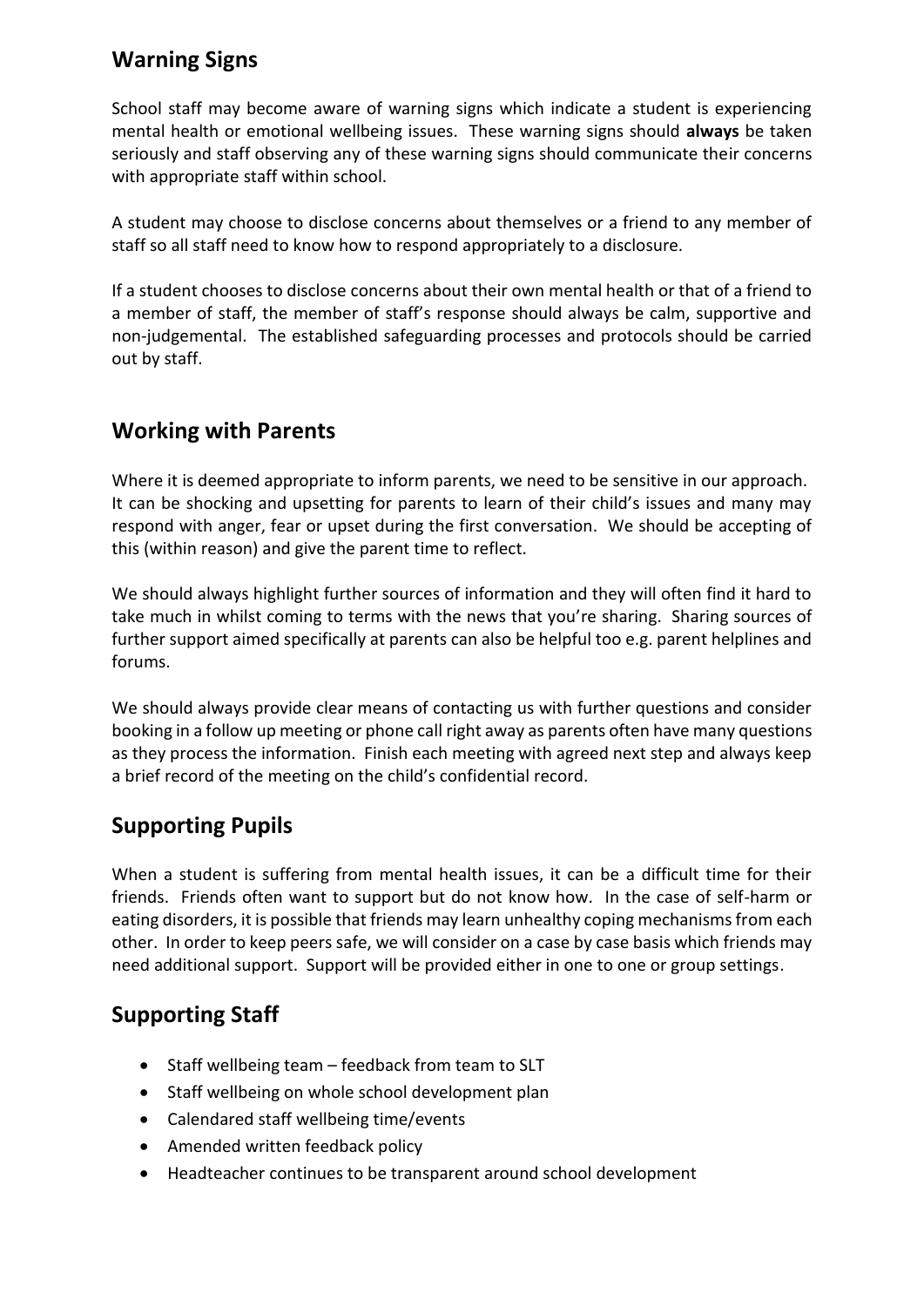- Mental Health First Aid training by Shannon Bradbury
- Return to work processes
- Signposting to Employee Assistance Programme
- Headteacher liaison with unions
- Signposting to PSHE and SEMH training

#### **Training**

As a minimum, all staff will receive regular training about recognising and responding to mental health issues as part of their regular child protection training in order to enable them to keep students safe.

Training opportunities for staff who require more in-depth knowledge will be considered as part of our performance management process and additional CPD will be supported throughout the year where it becomes appropriate due to developing situations with one or more students.

Suggestions for individual, group or whole school CPD should be discussed with Matt Gill or Alison Knight who can also highlight sources of relevant training and support for individuals as needed.

#### **School Based Support**

- **Form tutor support**
- Head of Key Stage support
- **Referral to Healthy Child Team**
- **Referral to Compass REACH**
- Referral to CAMHS
- **Signposting to 'Buzz Us' and 'Kooth'**
- **Suggestion of Peer Mentor**
- **Social skills intervention**
- **Early Help Assessment**
- **Thrive assessment**
- <sup>1</sup> 1:1 support from Compass Buzz trained staff in school
- **Signpost to other services/support using Early Help Signposting resources**